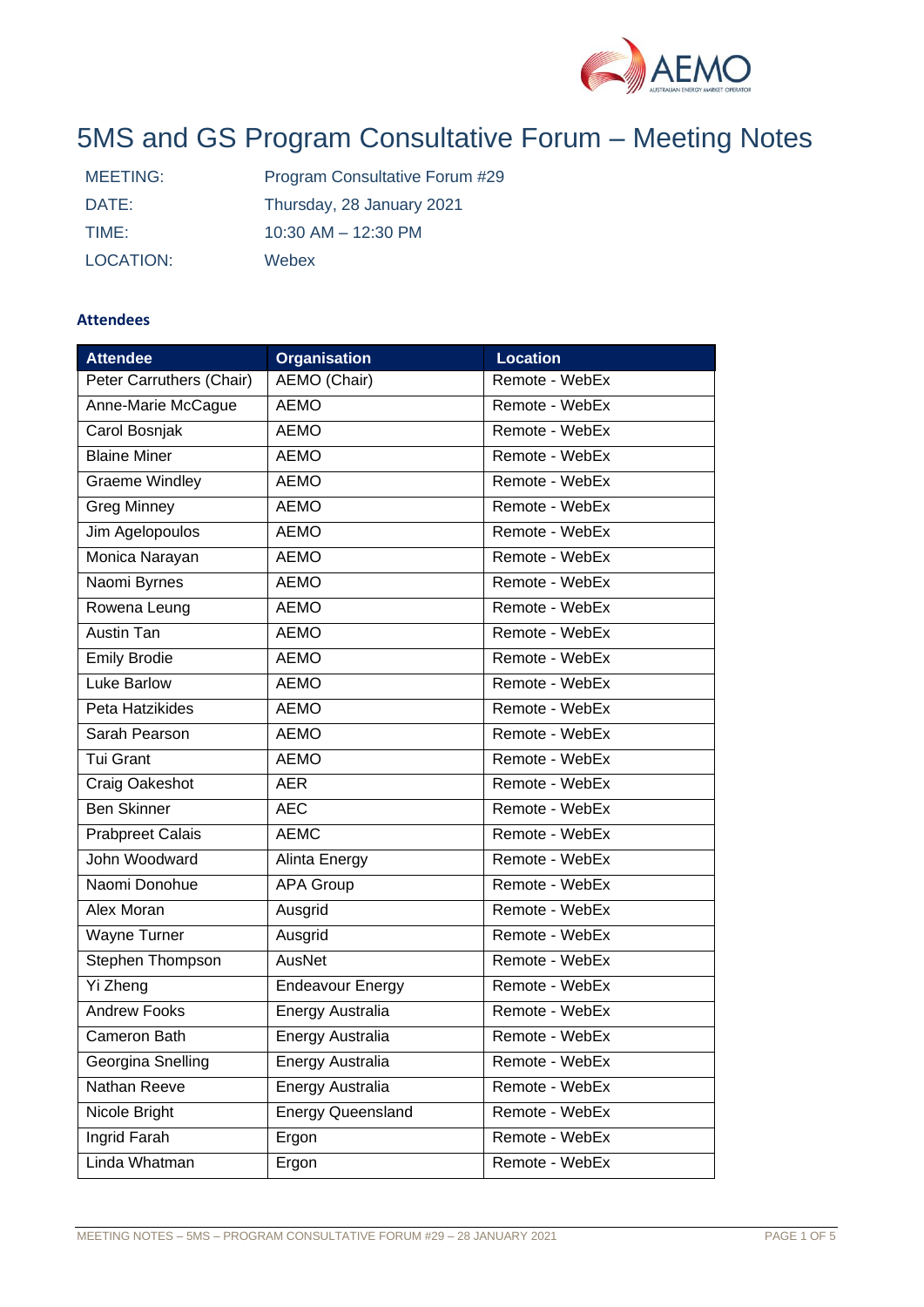

| <b>Helen Rickards</b>        | <b>Essential Energy</b>     | Remote - WebEx |  |  |
|------------------------------|-----------------------------|----------------|--|--|
| <b>Jeff Roberts</b>          | Evo Energy                  | Remote - WebEx |  |  |
| David McKenzie               | <b>Flow Power</b>           | Remote - WebEx |  |  |
| <b>Ben Friebel</b>           | Hansen Technologies         | Remote - WebEx |  |  |
| David Ovington               | <b>Hydro Tasmania</b>       | Remote - WebEx |  |  |
| Natalie Junge                | Infigen Energy              | Remote - WebEx |  |  |
| <b>Chantal Wright</b>        | Jemena                      | Remote - WebEx |  |  |
| Joseph Lyttleton             | Jemena                      | Remote - WebEx |  |  |
| Raj Aravinthan               | Jemena                      | Remote - WebEx |  |  |
| Rajiv Balasubramanian        | Jemena                      | Remote - WebEx |  |  |
| Mark Reid                    | Lumo                        | Remote - WebEx |  |  |
| Nick Gustafsson              | Lumo                        | Remote - WebEx |  |  |
| <b>Cindy Matthews</b>        | <b>Metering Dynamics</b>    | Remote - WebEx |  |  |
| Kylie Holland                | Mondo                       | Remote - WebEx |  |  |
| <b>Neville Lewis</b>         | Mondo                       | Remote - WebEx |  |  |
| Suresh Maguluri              | Mondo                       | Remote - WebEx |  |  |
| <b>Fergus Stuart</b>         | Origin Energy               | Remote - WebEx |  |  |
| <b>Yvonne Tuckett</b>        | <b>Origin Energy</b>        | Remote - WebEx |  |  |
| Linda Brackenbury            | Plus ES                     | Remote - WebEx |  |  |
| Eugene Tverdolov             | Powercor                    | Remote - WebEx |  |  |
| Dean Knight                  | <b>Powerlink Queensland</b> | Remote - WebEx |  |  |
| <b>Karel Mallinson</b>       | <b>Powerlink Queensland</b> | Remote - WebEx |  |  |
| Christophe Bechia            | <b>Red Energy</b>           | Remote - WebEx |  |  |
| <b>Andrew Wilkins</b>        | <b>SA Water</b>             | Remote - WebEx |  |  |
| Kamiran Pillay               | <b>SA Water</b>             | Remote - WebEx |  |  |
| <b>Audrey Follett</b>        | Snowy Hydro                 | Remote - WebEx |  |  |
| Sandra Ho                    | Snowy Hydro                 | Remote - WebEx |  |  |
| Elizabeth Byrne              | Stanwell                    | Remote - WebEx |  |  |
| <b>Adrian Honey</b>          | <b>TasNetworks</b>          | Remote - WebEx |  |  |
| Paul Greenwood<br>VectorArms |                             | Remote - WebEx |  |  |

**1. Welcome, Introduction, Attendance and Apologies – P. Carruthers** (slides 2 - 4)

AEMO noted that the meeting was being recorded for the purposes of preparing meeting notes and requested for dial-in attendees to email [5ms@aemo.com.au](mailto:5ms@aemo.com.au) for inclusion on the attendees list. The meeting notes for the previous PCF held on 01 December 2020 were confirmed.

**2. Minutes and Actions from Previous Meeting – AM. McCague** (slides 5 - 6)

The actions from meeting PCF #28 have been reviewed and updated. Please refer to the meeting pack.

**3. Program Update – P. Carruthers, R. Leung, G. Windley, G. Minney** (slides 7 – 18)

- AEMO provided the PCF with an update on the delay to the Retail go-live date including:
	- A summary of the issues that were encountered in the Retail Stream
	- Two Retail go-live options and a discussion of the pros and cons of each
	- The implications of the delay and the mitigation measures that are being put in place

Regarding the technical issues, the following clarifications were provided:

• The key technical issues are presented on slides 9 and 10. The primary issue is the migration to the Enterprise Azure cloud platform.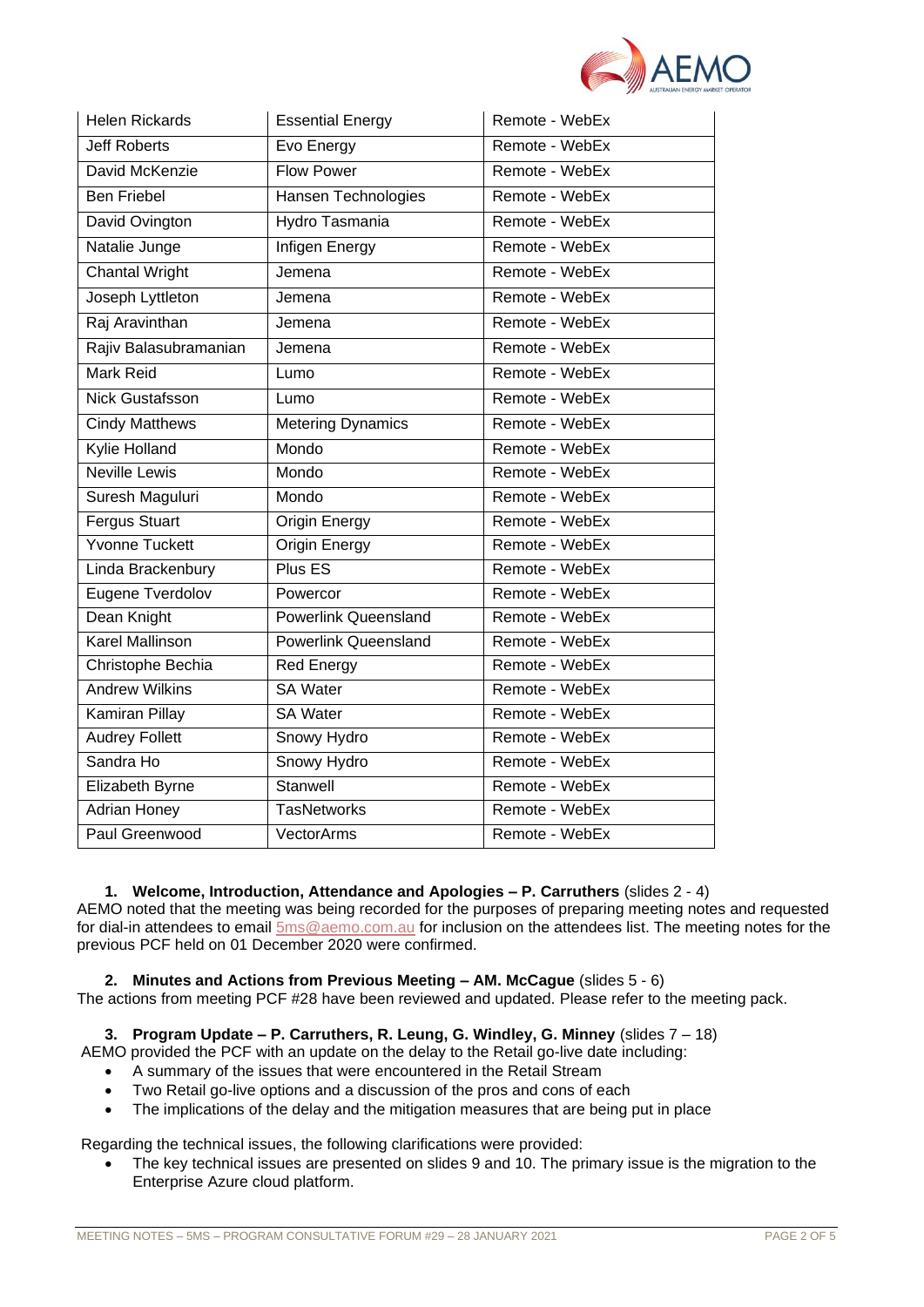

- It is necessary to undergo regression testing of the Retail MDM solution after it has been migrated to ensure that all the market modules work together
- AEMO has considered deploying the 5MS MDM solution separately on 09-Mar-21 and then migrating to Enterprise Azure once it is ready. However this option was considered to add risk to the deployment, complexity for participants and risk to the ongoing stable operation of the MDM solution.

The following points were addressed about the impacts to the Settlements solution:

- The Settlements functionality, build and testing is on track.
- Additional rounds of regression testing are now necessary as the Settlements solution will now go-live against the existing Retail solution instead of the new 5MS Retail solution as previously planned. This regression testing is expected to cause the Settlements go-live date to move from mid-April to mid-May.
- AEMO considers that releasing the two solutions close together, Settlements in mid-May and Retail at the end of May, is manageable. The Settlements solution will be released against the well-established current Retail system so any issues that arise can be quickly identified as associated with the new Settlements solution. AEMO considers the two weeks will be adequate to resolve any such issues prior to the deployment of the 5MS Retail solution in production.
- A Settlements regression test will take place prior to releasing the Retail solution.
- AEMO confirmed the industry testing arrangements that are in place for the Settlements solution will be the same however the dates for these activities will change.

A discussion took place on the two date options presented by AEMO and on the way AEMO will keep the PCF informed of its progress.

- AEMO confirmed that a status update will be provided on a monthly basis to the PCF
- A checkpoint meeting will be organised for early March to confirm the Retail stream has achieved crticial criteria to allow for a 31 May go-live date. AEMO stated that it would not be in a position to provide a checkpoint prior to this but would provide a status update at the February PCF. By early March AEMO expects to have better clarity of the issues and dependencies and will be able to provide confidence on the timeline for a 31 May release.
- If AEMO identifies a delay that is less than the current fallback of 21 June it will consider going live as soon as possible rather than waiting for 21 June.
- AEMO will provide a list of criteria that will be used for the checkpoint in March.

The following points were made in relation to Industry Test and Market Trials:

- AEMO confirmed that the Market Trial date will remain unchanged.
- AEMO confirmed there will be a period of Industry Test for the Retail solution prior to Retail go-live. This accommodates participants that wish to test their processes prior to the deployment of the Retail Platform .
- It is AEMO's intention to maintain the Market Trial date and to carry out any replanning with the view that there is no flexibility in this date. However, it was noted that the Market Trial commences in early July and lasts 6 to 8 weeks leaving the month of September free for participant readiness activities. This month could be considered for use as contingency if absolutely necessary.
- The dates for releases into pre-production for both options are set out in the slides.
- The 5MS Staging Environment will be uplifted to be closer to the production state to better facilitate participant testing in particular bilateral testing.

Participant raised concerns regarding the impacts of the change to the Retail dates on other regulatory initiatives that were due in 2021:

- It was confirmed that there is no change in dates to the other regulatory initiatives planned for 2021 e.g. Wholesale Demand Response and Customer Switching.
- The regulatory roadmap is under review and will be discussed at the Regulatory Roadmap Consultative session in February.
- AEMO will prepare and release an Integrated Implementation Timeline for in-flight 2021 initiatives, including 5MS, Customer Switching and WDR. This will cover staging (where applicable), pre-prod and prod dates. AEMO is currently working on this timeline as part of the next iteration of the Regulatory Implementation Roadmap. The intention is for the Regulatory Implementation Roadmap to be reviewed with industry during February. The Integrated Implementation Timeline will either be part of this review, or released very shortly after.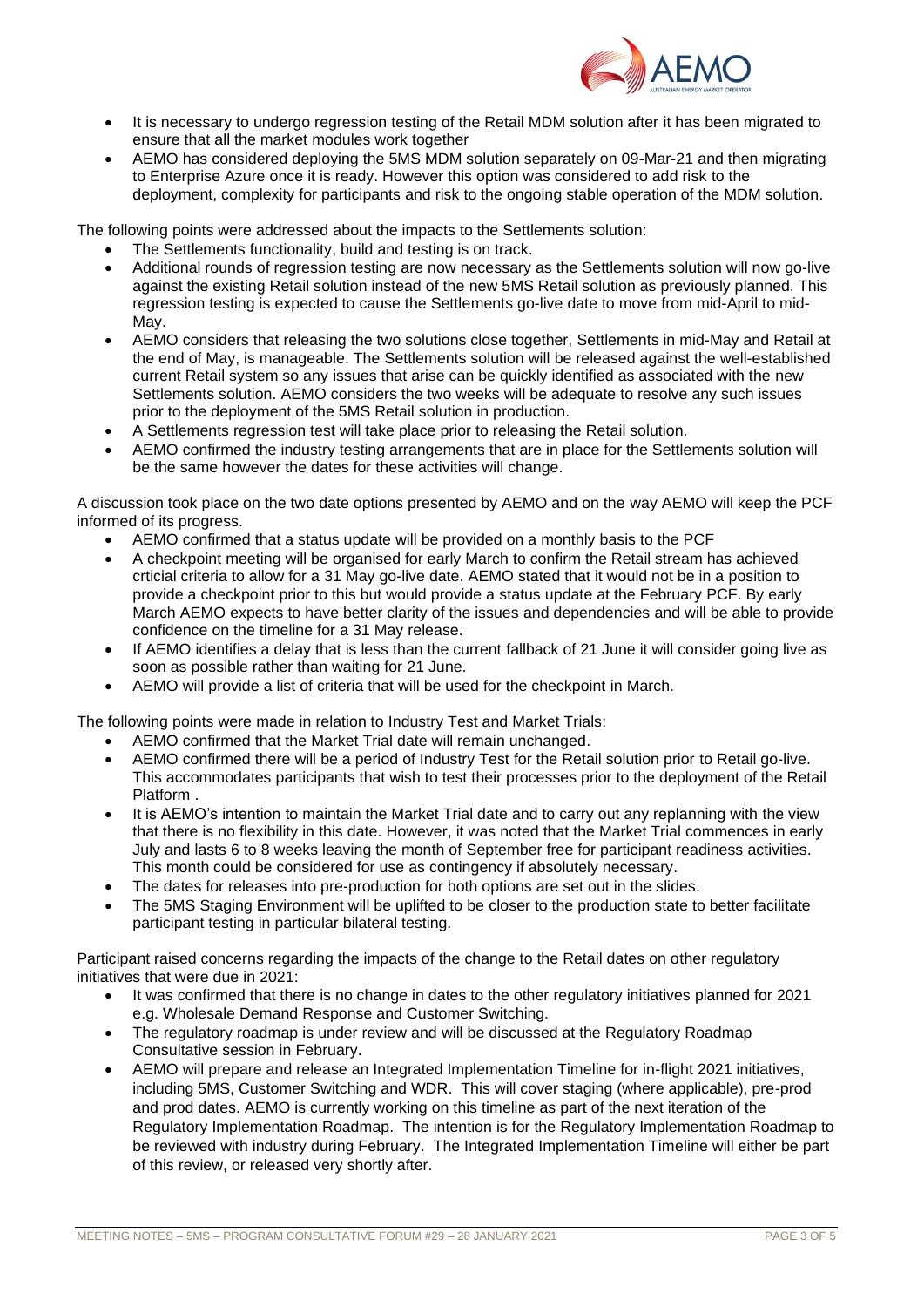

A discussion took place on the impact to UFE soft start (01-Oct-21):

- AEMO noted that the delayed Retail go-live compresses the time available for DNSPs and MDPs to complete all necessary tasks relating to NCONUMLs prior to 01-Oct-21. If some activities were incomplete this could reduce the accuracy of the UFE published from 01-Oct-21 .
- AEMO confirmed that there would be a compliance issue for DNSPs and MDPs if all the activities relating to NCONUMLs were not complete.
- AEMO indicated that a subset of activities related to UFE were dependent on the MDM availability, being those related to the loading of NMI classifications and the population of NCONUML NMIs, but not their definition or approval.
- One participant noted that there were concerns that the transition period from the 01-Oct-21 to UFE go-live on 01-May-22 may not be enough time for retailers to adequately assess the commercial impact of UFE. AEMO confirmed that there was no intention to bring the soft start of UFE forward, or delaying global settlement go-live, and that doing so would involve the particpant raising a rule change request through the AEMC process.
- AEMO confirmed that no analysis on UFE quantity had been carried out and there were no plans to carry out such an exercise due to incomplete data sets.

The following clarifications were also provided:

- AEMO confirmed the milestone date of the 22 June for the acceptance of 5 minute granularity reads would also apply to 15 minute reads
- AEMO confirmed that the certification process for the Settlements solution was underway. Once complete, AEMO will publish the report and will invite the Certifier to the PCF to discuss.

#### **Action 29.3.1:** AEMO to provide clarity on the long-term plans for sunsetting FTP.

**Action 29.3.2:** AEMO to issue invitations for an Executive Forum on 11-Feb-21.

**Action 29.3.3:** AEMO to confirm the date for the March checkpoint meeting and the checkpoint criteria. **Action 29.3.4:** AEMO to provide a date for release of the Settlements Certification report

#### **4. Industry Risks and Issues – AM. McCague, P. Carruthers, G. Minney** (slides 19 - 28)

Due to time constraint, a high-level review of the risks relating to the change in Retail dates took place. The following actions were agreed:

- R32 will be closed and Issue I12 will be raised in its place
- R33 will be raised as described on slide 22
- R34 will be raised as described on slide 23
- R35 will be raised as described on slide 24
- R36 will be raised as described on slide 24
- R37 will be raised as described on slide 25
- R06, R11, R18 and R28 will be updated as set out on slides 26 and 27

**Action 29.4.1:** AEMO to update the Industry Risks and Issues Register.

## **5. Market Go-Live Criteria and Process – G. Minney** (slide 29 - 35)

Due to time constraints it was agreed that this section should be taken as read. If participants have any questions in relation to this section, they should email 5MS@aemo.com.au.

#### 6. **Readiness Working Group Update – G. Minney** (slide 36 - 39)

Due to time constraints it was agreed that this section should be taken as read. If participants have any questions in relation to this section, they should email 5MS@aemo.com.au.

## 7. **Forward Meeting Plan – AM. McCague** (slide 40 - 42)

The agenda for upcoming PCF meetings and calendar of industry working groups are set out in the slides.

## **8. Meeting Closed - P. Carruthers** (slide 46)

Meeting closed.